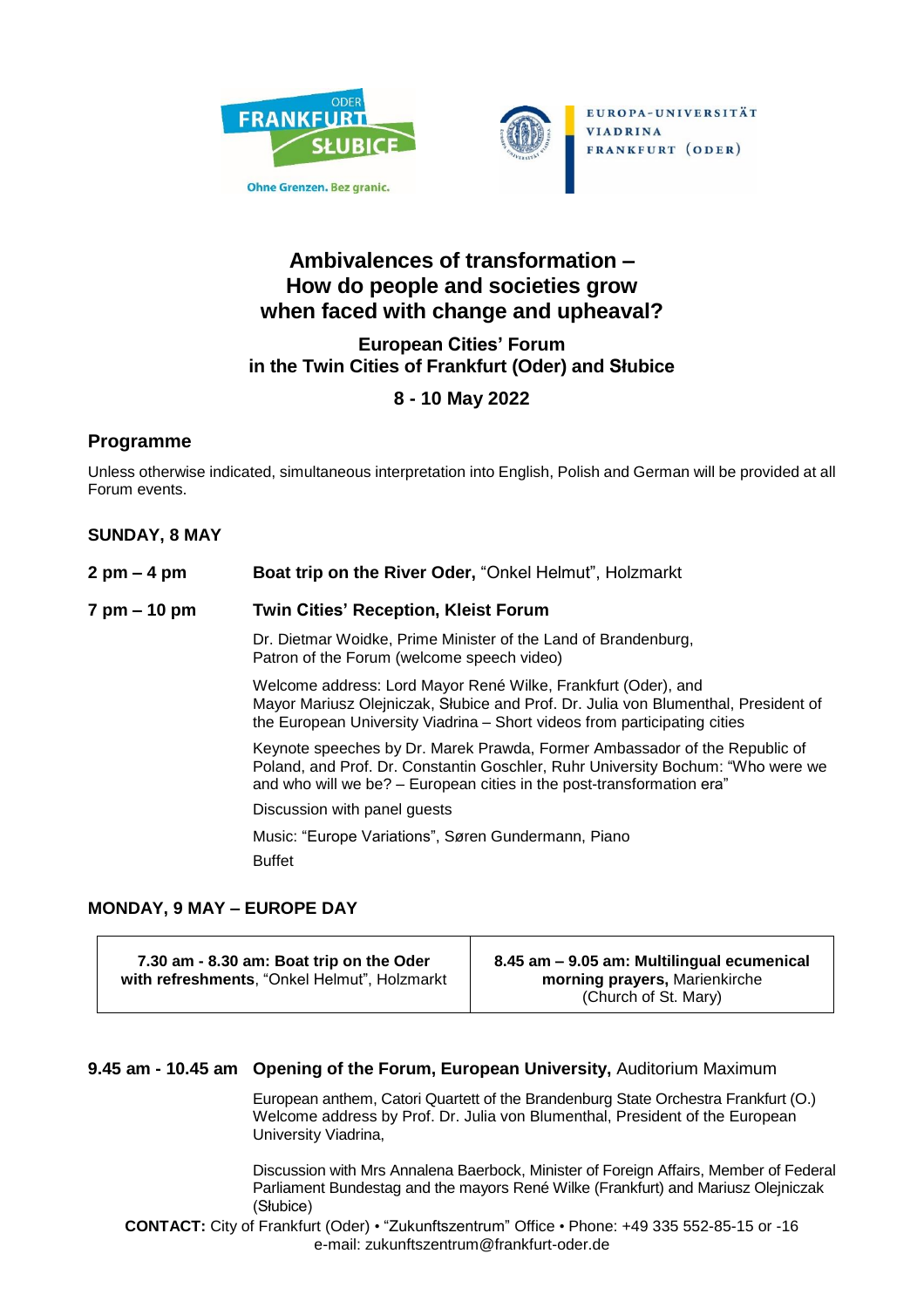#### **MONDAY, 9 MAY – EUROPE DAY (cont.)**

| Academia in Dialogue:                                                 | Society in Dialogue:                                                                                     | Art & Culture:                                                                |
|-----------------------------------------------------------------------|----------------------------------------------------------------------------------------------------------|-------------------------------------------------------------------------------|
| <b>East-West German transformations</b>                               | Transformation is tangible -<br>Our experience with upheavals                                            | Discovering the twin cities                                                   |
| 11.00 am - 1 pm                                                       | 11.15 $am - 1 pm$                                                                                        | 11:00 am - 1 pm                                                               |
| Venue: Logensaal, European University                                 | Venue: Konzerthalle Frankfurt (Oder)                                                                     | Various venues                                                                |
| Eastern German experience of<br>transformation and future development | Social transformation as reflected in<br>individual experiences, lessons and                             | 11 am - 6 pm Kukuryku - Twin cities art<br>store, souvenirs and events        |
| with a regional perspective                                           | benefits                                                                                                 | 11 am -1 pm Guided tour in Polish                                             |
| Key notes and discussions:                                            | <b>Exchange of views and discussions:</b>                                                                | "The European twin cities in<br>transformation", Tourist Information          |
| Dr. Marcus Böick, Ruhr University Bochum                              | Which political or social changes have                                                                   | 11 am - 1 pm Guided tour in English                                           |
| Prof. Dr. Rita Aldenhoff-Hübinger,<br>European University Viadrina    | had the greatest impact on our lives?<br>How have such changes affected us and<br>how have we used them? | "The European twin cities in<br>transformation", Tourist Information          |
| Hannes Langer, Bürgerbühne Theatre<br>Frankfurt                       | Dialogue formats Blind Date and                                                                          | 11.15 am - 12.45 pm "Sound walks"<br>3D audio tours (listening and recording) |
| Prof. Dr. Karl Döring, former CEO, EKO Stahl<br>AG                    | World Café                                                                                               | in the twin cities, City Treff bez granic                                     |
|                                                                       | Chaired by:                                                                                              | <b>Exhibitions at the</b><br><b>Gräfin Dönhoff Building:</b>                  |
| Chaired by:                                                           | Dr. Anne Holper and Elena Mika,                                                                          | "Society in transition. Transformation                                        |
| Dr. Susann Worschech,<br>European University Viadrina                 | European University Viadrina                                                                             | actors in Berlin and Brandenburg post-<br>1989"                               |
|                                                                       |                                                                                                          | "By my side - Belfast, Mostar, Nicosia,<br>Berlin" (German, English)          |
|                                                                       |                                                                                                          | Street music with Jacek Faldyna and<br>Thomas Strauch (Sax, double bass)      |
|                                                                       |                                                                                                          | Tourist Information Frankfurt (Oder):<br>Große Oderstr. 29, 9 am - 5 pm       |
|                                                                       |                                                                                                          |                                                                               |

## **Lunch break**

**From 1 pm: Midday meal or packed lunch** Mensa (campus cafeteria), Gräfin Dönhoff Building

**1.15 pm - 2.15 pm: Boat trip on the Oder, with a light lunch** "Onkel Helmut", Holzmarkt

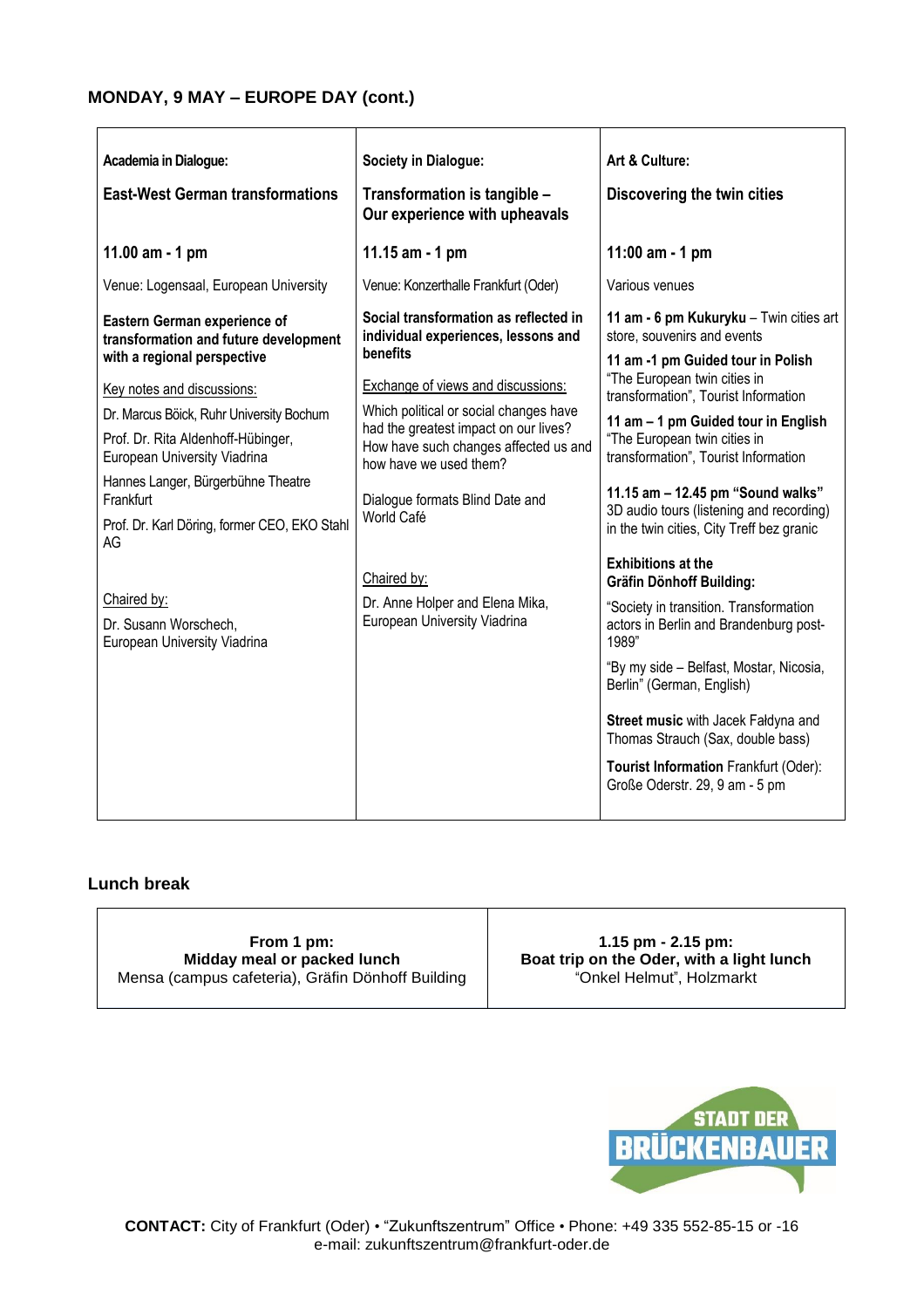### **MONDAY, 9 MAY – EUROPE DAY (cont.)**

| Academia in Dialogue:                                                                                                 | Society in Dialogue:                                                                            | Art & Culture:                                                                                                                                   |
|-----------------------------------------------------------------------------------------------------------------------|-------------------------------------------------------------------------------------------------|--------------------------------------------------------------------------------------------------------------------------------------------------|
| <b>East-West German transformations</b>                                                                               | Transformation is tangible -<br>Our experience with upheavals                                   | Discovering the twin cities                                                                                                                      |
| 2.30 pm - 6.30 pm                                                                                                     | 3 pm - 5.30 pm                                                                                  | 2.30 pm - 6 pm                                                                                                                                   |
| Venue: Logensaal, European University                                                                                 | Venue: Konzerthalle Frankfurt (Oder)                                                            | Various venues                                                                                                                                   |
| East-West German interconnectedness,<br>migration, (dis-)integration                                                  | <b>Unresolved aspects of</b><br>transformation: stress, losses,<br>conflicts                    | 2.30 pm - 4 pm "Sound walks"<br>3D audio tours (listening and recording)<br>in the twin cities, City Treff bez granic                            |
| Key notes and discussions:                                                                                            | Exchange of views and discussions:                                                              | 3 pm - 5 pm Guided tour in German                                                                                                                |
| Prof. Dr. Naika Foroutan, DeZIM Berlin                                                                                | Which losses and conflicts have                                                                 | "The European twin cities in                                                                                                                     |
| Dr. Adriana Lettrari, "Third Generation East"                                                                         | occurred and still need to be resolved -<br>or at least fully recognised?                       | transformation", Tourist Information                                                                                                             |
| Dr. Daniel Kubiak, Humboldt University Berlin                                                                         | Can anything positive be gained from                                                            | 3 pm - 6 pm "From Słubfurt to Nowa<br>America - The guided tour with a<br>difference"<br>Michael Kurzwelly, DE-PL-EN,<br>Bachstraße/Brückenplatz |
| Christian Bangel, ZEIT Online                                                                                         | such losses and conflicts?                                                                      |                                                                                                                                                  |
| Antje Materna,<br>Project "Life in Neuberesinchen"                                                                    | Dialogue format World Café                                                                      |                                                                                                                                                  |
| Roland Semik.<br>Project "Mała Moskwa, Słubice"                                                                       |                                                                                                 | 3 pm - 6 pm Intercultural cookery<br>workshop "Dumpling stories" von<br>INTIKUREN, Mikado                                                        |
| Axel Drieschner, "Eisenhüttenstadt -<br>a city from the drawing board",<br><b>GDR Museum Eisenhüttenstadt/Beeskow</b> |                                                                                                 | <b>Exhibitions at the</b><br><b>Gräfin Dönhoff Building:</b>                                                                                     |
| Chaired by:<br>PD Dr. Carolin Leutloff-Grandits,                                                                      | Chaired by:<br>Dr. Anne Holper and<br>Prof. Dr. Lars Kirchhoff,<br>European University Viadrina | "Society in transition. Transformation<br>actors in Berlin and Brandenburg post-<br>1989"                                                        |
| European University Viadrina                                                                                          |                                                                                                 | "By my side - Belfast, Mostar, Nicosia,<br>Berlin" (German, English)                                                                             |
|                                                                                                                       |                                                                                                 | Street music with Jacek Faldyna and<br>Thomas Strauch (Sax, double bass)                                                                         |
|                                                                                                                       |                                                                                                 | Open to 6 pm: Kukuryku - Twin cities<br>art store, souvenirs and events                                                                          |
|                                                                                                                       |                                                                                                 | Tourist Information Frankfurt (Oder):<br>Große Oderstr. 29, 9 am - 5 pm                                                                          |

# **8 pm - 9.45 pm, Kleist Forum:**

**"The Nightingale's Tale –Modern dance and songs from Slovenia, Ukraine and Frankfurt (Oder)"**

**10.15 pm, Cultural Centre SMOK:**

**Club Concert and Jam Session Without borders "ItsAnez Band"**

**Buffet (7.00 pm)**

Bar Prowincja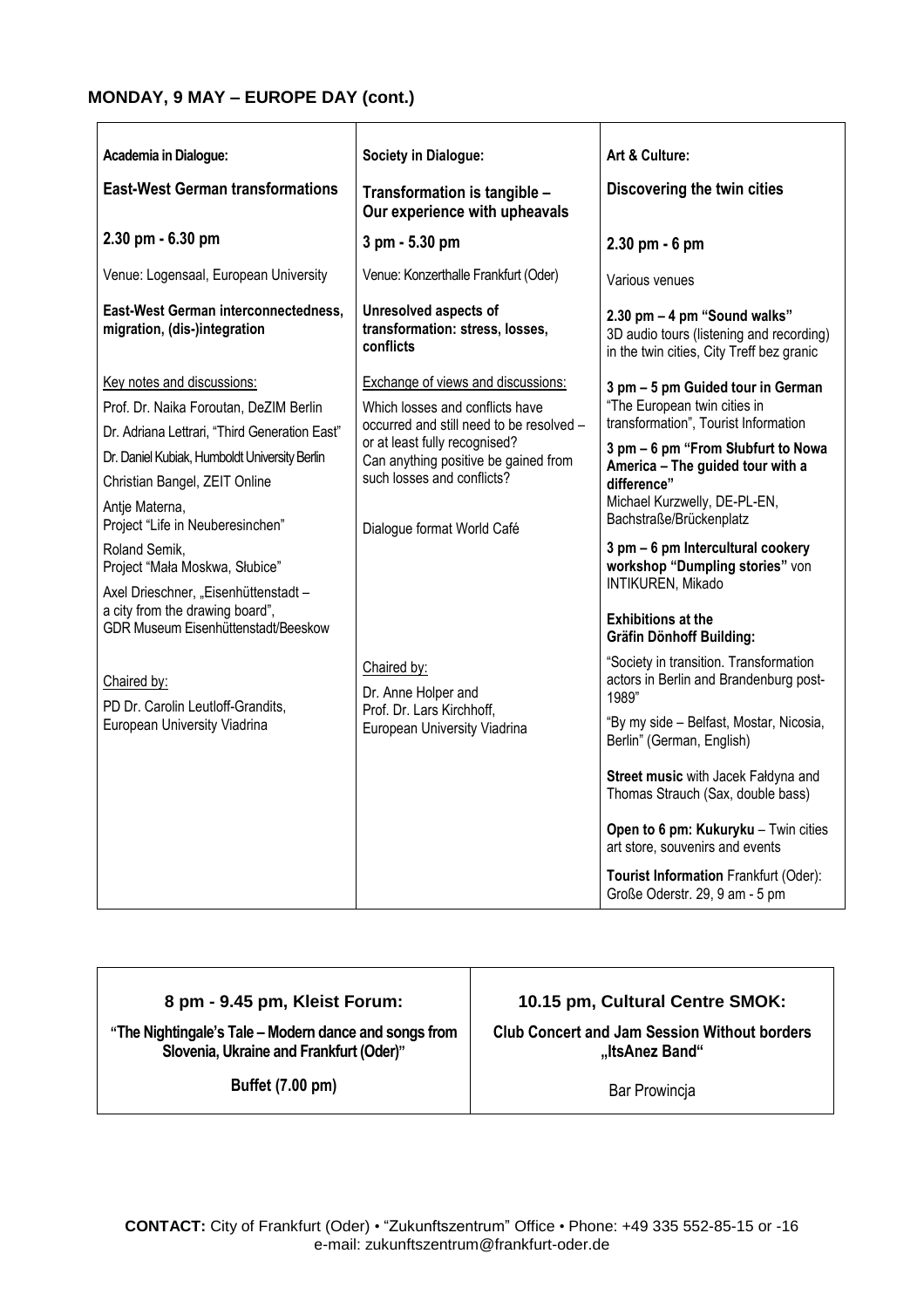#### **7.30 am - 8.30 am: Boat trip on the Oder with refreshments**, "Onkel Helmut", Holzmarkt

#### **8.15 am - 8.35 am: Multilingual ecumenical morning prayers,** Marienkirche (Church of St. Mary)

| Academia in Dialogue:                                             | Society in Dialogue:                                                              | Art & Culture:                                                           |  |
|-------------------------------------------------------------------|-----------------------------------------------------------------------------------|--------------------------------------------------------------------------|--|
| European<br>transformations                                       | <b>Shaping transformation: Our</b>                                                | Discovering the twin cities                                              |  |
|                                                                   | concerns and projects with future<br>changes in mind                              | 10 am - 12.30 pm                                                         |  |
| 9 am - 12.30 pm                                                   | 9 am - 12.30 pm                                                                   | Various venues                                                           |  |
| Venue: Logensaal, European University                             | Venue: Konzerthalle Frankfurt (Oder)                                              | 10 am - 6 pm Kukuryku - Twin cities art                                  |  |
| <b>European transformations between</b>                           | Our<br>roles.<br>patterns<br>own<br>and                                           | store, souvenirs and events                                              |  |
| "post-socialist" and "neoliberal"                                 | contributions to change today and in<br>the future                                | 10.30 am -12.30 pm Guided tour in<br><b>English</b>                      |  |
| Key notes and discussions:                                        |                                                                                   | "The European twin cities in                                             |  |
| apl. Prof. Dr. Annette Weinke, Friedrich-                         | Exchange of views and discussions:                                                | transformation", Collegium Polonicum                                     |  |
| Schiller University Jena/ Historisches<br>Kolleg Munich           | The next major change is already well<br>under way - and what part are we playing | <b>Exhibitions at the</b><br><b>Gräfin Dönhoff Building:</b>             |  |
| Prof. Dr. Dagmara Jajeśniak-Quast,                                | in it?<br>What are the risks and opportunities, how                               | "Society in transition. Transformation                                   |  |
| European University Viadrina                                      | are they linked and how do we deal with                                           | actors in Berlin and Brandenburg post-                                   |  |
| Prof. Dr. Ulf Brunnbauer, Regensburg                              | such challenges?<br>How do we wish to make the most out of                        | 1989"                                                                    |  |
| University (online)                                               | what we have learned and gained in the                                            | "By my side - Belfast, Mostar, Nicosia,<br>Berlin" (German, English)     |  |
| Mag. Dominik Stegmayer, RECET,<br>Vienna University               | past?                                                                             |                                                                          |  |
|                                                                   | Various formats                                                                   | Street music with Jacek Faldyna and<br>Thomas Strauch (Sax, double bass) |  |
| Chaired by:                                                       | Chaired by:                                                                       | Tourist Information Frankfurt (Oder):                                    |  |
| PD Dr. Carolin Leutloff-Grandits,<br>European University Viadrina | Dr. Anne Holper und Elena Mika,<br>European University Viadrina                   | Große Oderstr. 29, 9 am - 5 pm                                           |  |

#### **Lunch break**

**From 12.30 pm: Midday meal or packed lunch** Mensa (campus cafeteria), Gräfin Dönhoff Building

**12.45 pm - 1.45 pm: Boat trip on the Oder, with a light lunch** "Onkel Helmut", Holzmarkt